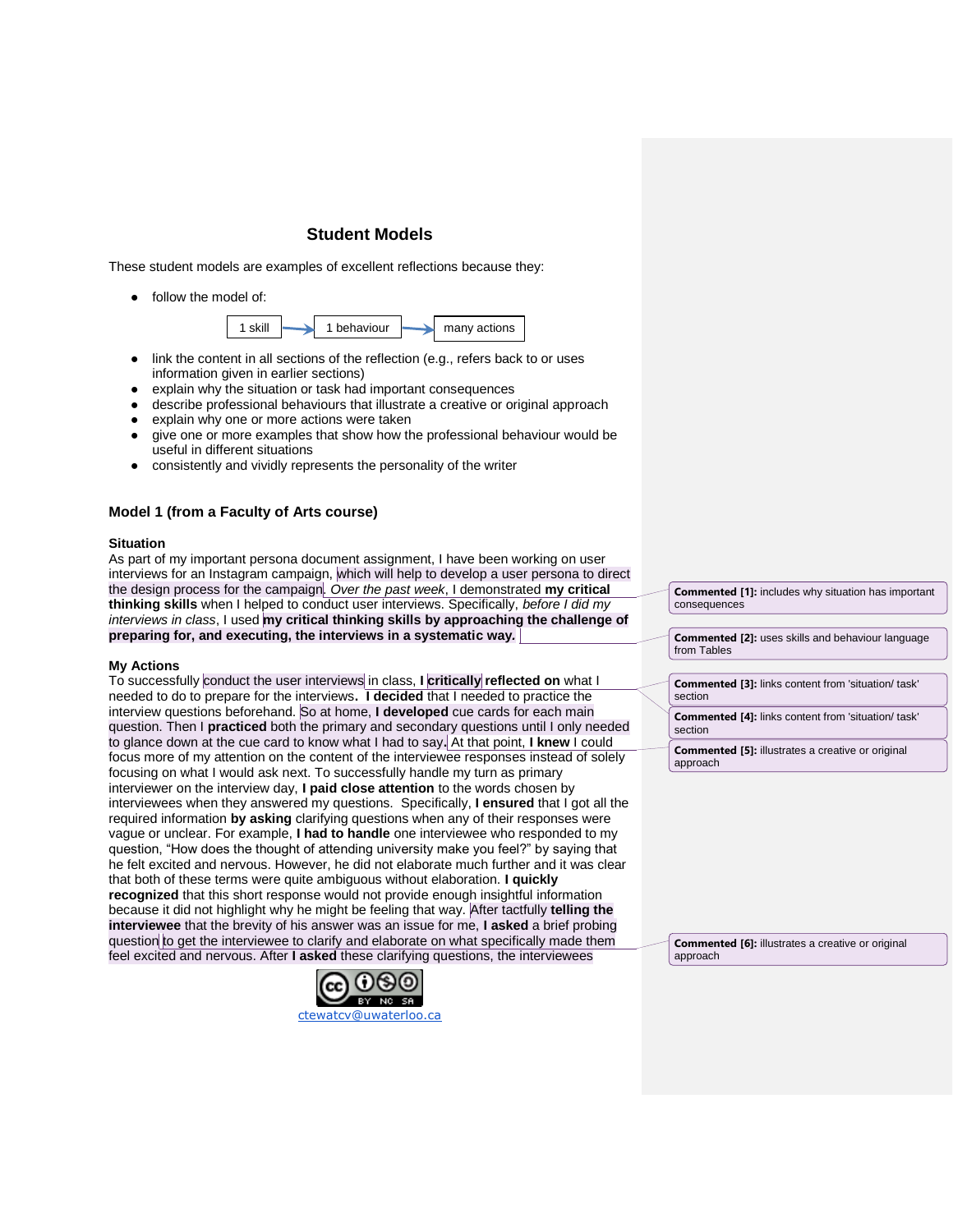began to realize that they weren't providing enough detail and **my team-mates said they noticed participants were** providing more detail for questions that followed. When I asked clarifying questions, **I also signalled** my interest in their answers, which made them excited to share more. As well, because I was very familiar with the interview questions, **I spent more time thinking** about how to frame my probing questions to ensure that they were not leading. By taking the time to avoid any question pitfalls, **I helped ensure** that the answers I received were accurate reflections of my interviewees' lives, opinions and feelings.

## **Result**

Ultimately, my team and I developed a more representative user persona and thus a more engaging Instagram campaign because of the accurate information when I was the primary interviewer in the user interview rounds. I think that I could improve in the next interview round by writing out several clarifying questions in advance. Overall, though, I believe that this situation clearly demonstrates my ability to **critically think through preparing for, and executing, thoughtful user interviews**. I also believe it shows my initiative (preparing early) and oral communication (active listening) skills, and I am starting to recognize that | am using critical thinking skills to work on all my course assignments.

# **Model 2 (from a Faculty of Math course)**

#### **Task**

As part of my final course assignment to analyze and write a report about a set of data, **I had to form a group** with three other students. In completing this task, **I exhibited leadership skills in a team.** Specifically, **I showed leadership by helping the team to plan and organize its work,** which I did in and outside class over two weeks.

#### **My Actions**

As soon as we were assigned one of five case studies to start our project, **I began to plan**. That evening in my free time, **I started** with a simple analysis of the data in R to get an understanding of what type of project we were about to do. **I brought my laptop**  with me to the next class and **gave my breakdown** of the task to my group. **I then suggested** how we could plan and organize the work. Everyone agreed to the plan, so my teammate Sam and I worked on the data analysis part, utilising the help of our instructor whenever we hit a roadblock. At the same time, **I documented** our progress in a Google Doc so that my other teammates Celine and Rami could see the progress and follow along. By using the Google Doc, **I provided** constant, offline updates, over the first week's work. **I also tracked** how many changes the document went through, and when there were enough to discuss them in more depth, **I suggested** we meet after two classes in the second week to talk face to face. After Sam and I completed the analysis, **I created** a roughly documented timeline of our thoughts and findings. This tracking made the report writing easier. As well, right before Sam and I finished the data analysis, **I created** a plan for writing the report, which we followed. Sam worked on main findings and the conclusion, Celine worked on model diagnostics, and Rami work on model selection. Meanwhile, **I formed all the charts and plots and created the appendix.**  After each of us finished our part of the rough draft of the report, **I showed** our group a function in Google Docs where you can submit "suggestions" to the doc, which show up



**Commented [7]:** explains rationale for the actions that the writer took

**Commented [8]:** explains why situation has important consequences

**Commented [9]:** links content from the 'my actions' section

**Commented [10]:** gives example of how the professional behaviour would be useful in different situations

**Commented [11]:** includes why the task has important consequences

**Commented [12]:** uses skills and behaviour language from Tables

**Commented [13]:** links content from situation/ task section

**Commented [14]:** explains rationale for the actions that the writer took

**Commented [15]:** illustrates an original or creative approach